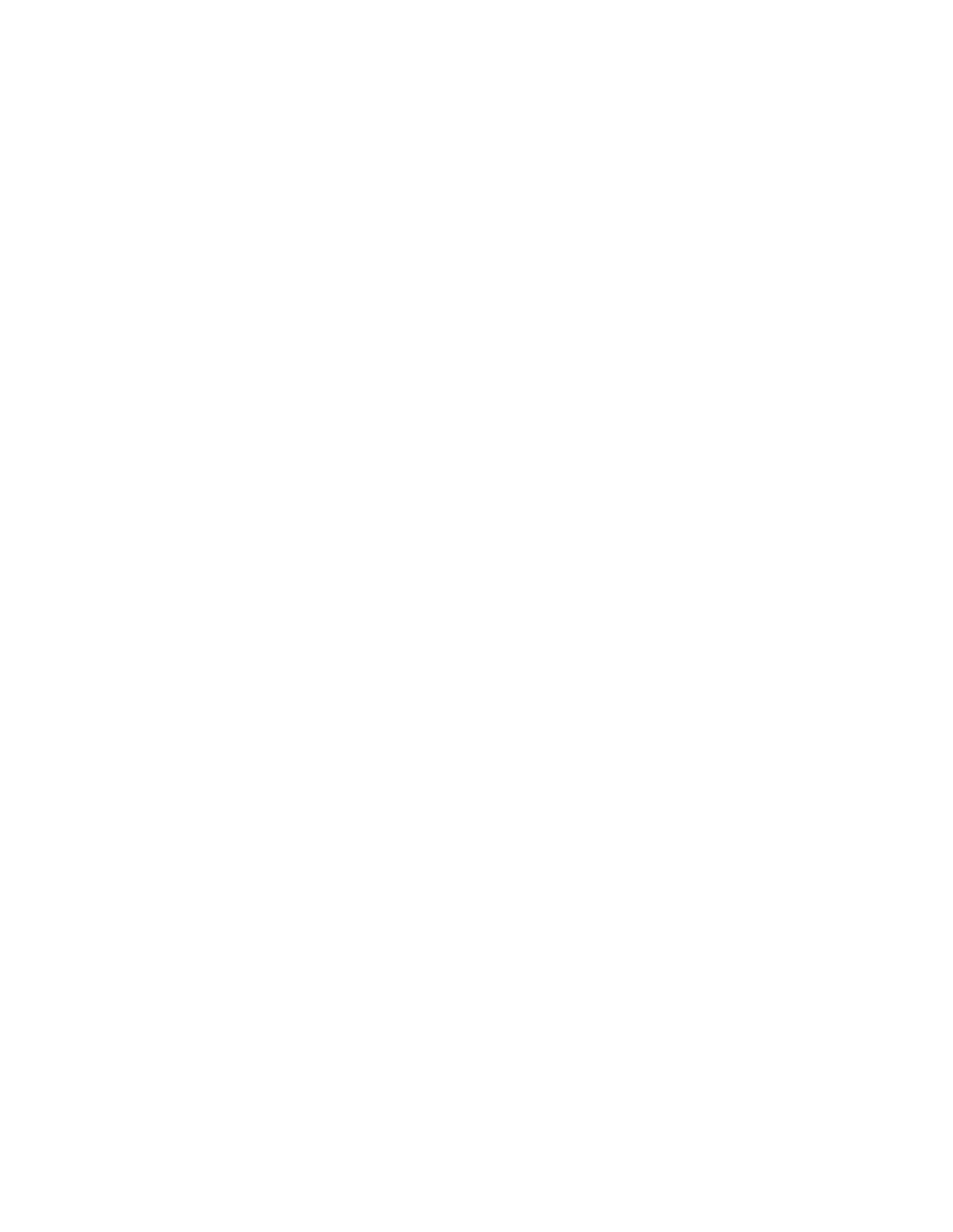

# V.F.W. POST 8905 SEMI-ANNUAL BARBECUE COOK-OFF

21902 NW Freeway, Cypress, Texas 77429

Brisket - Chicken – RIibs Open – Bloody Mary – Beans

April 8<sup>th</sup> – 9<sup>th</sup> 2022

**\$200.00 Entry Fee (Chicken, Ribs, and Brisket) Plus, an item for the Live Auction \$20 Entry Fee - Bloody Mary \$20 Entry Fee - Jack Pot Beans \$20 Entry Fee - Open**

### Trophies and Cash Prizes

Check-In Thursday or Friday Cooks Meeting Fri. Evening

Call Post for Information and Reservations (281) 469-6632 After 12:00 p.m.

## **Cut below this line**

**--------------------------------------------------------------**

April Cook-Off Registration Form



| Head Cook_                                             |  |  |
|--------------------------------------------------------|--|--|
|                                                        |  |  |
| Address_________________________                       |  |  |
| Email Address <b>Email</b>                             |  |  |
| City ________________ State ________ Zip______________ |  |  |
| Team Name                                              |  |  |
| No. of Team Members ______                             |  |  |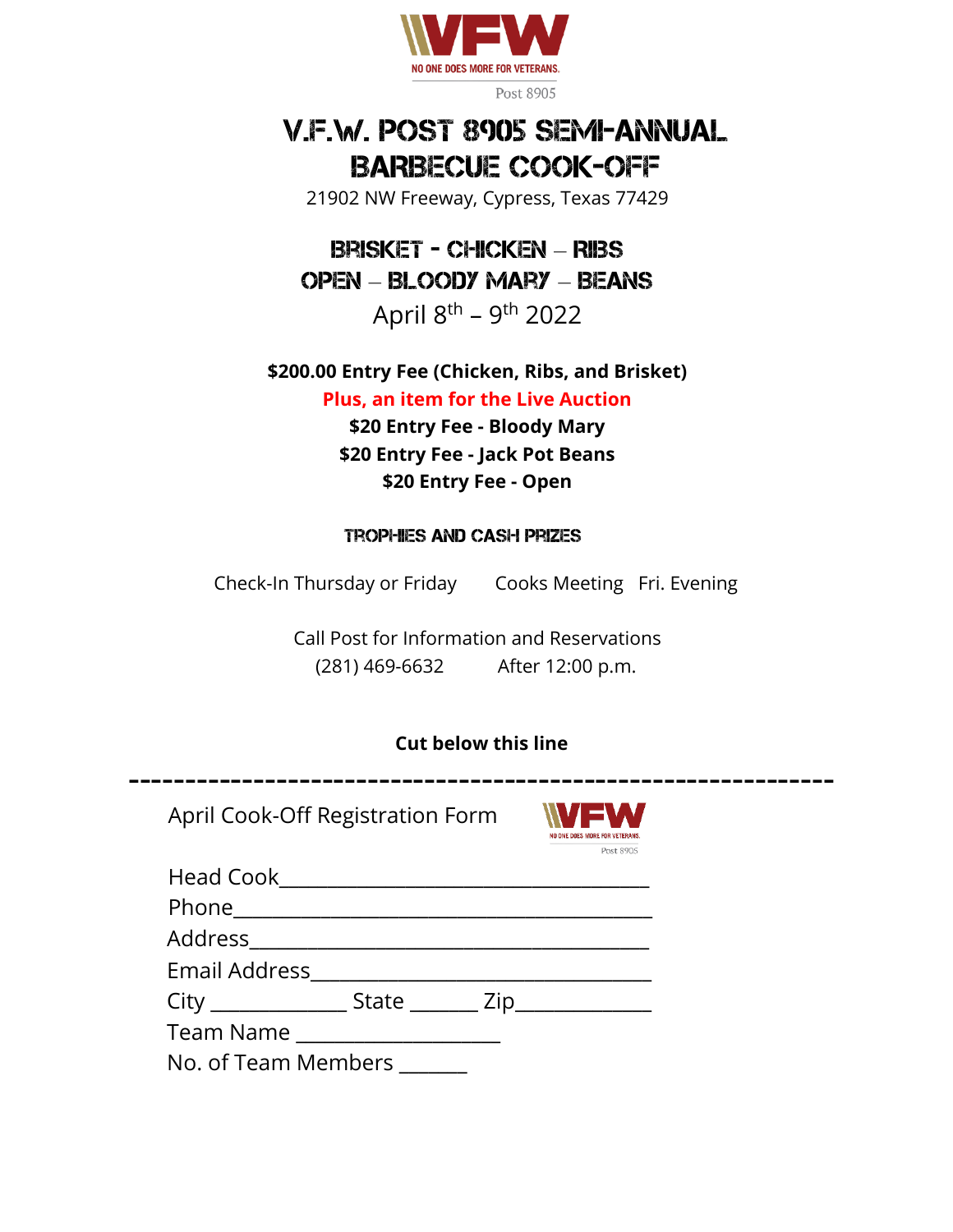

# **V.F.W. POST 8905 2022 BAR-B-Q COOK-OFF RULES AND REGULATIONS**

## 1. Introduction:

- a. The contest will be limited to the space available. Cooking spots will be on a first-come, first-serve basis.
- b. Contestants must supply all needed equipment and supplies. The Bar-B-Q management will provide space only.
- c. V.F.W. Post 8905, the Bar-B-Q committee, and any of their representatives will not be held responsible for any theft, damage, or injury.
- d. The Bar-B-Q Committee reserves the right to make additional regulations as the situation warrants.
- e. Decisions of the Bar-B-Q Committee and judges will be final.
- f. This event is sanctioned by the International Barbeque Cookers Association (IBCA). All IBCA rules and regulations must be followed. Violation of IBCA rules will be grounds for immediate disqualification.
- 2. Administration
	- a. Contestants can check-in and set up their space Thursday afternoon but must be set up by Saturday morning, April 9th, 2022. Checking in after this time will require the prior approval of the BAR-B-Q Committee
	- b. It is the responsibility of the Bar-B-Q Team to keep their area clean and assist with the garbage disposal. Failure to do so may result in disqualification.
	- c. The Chief Cook will be held responsible for the conduct of their team and their guests. Beer and soft drinks will be available to the public in the Canteen.
	- d. State Law requires that you be 21 years of age to consume alcoholic beverages.
	- e. Each team will have a committee member assigned to help with any questions.
	- f. Dogs are allowed but must be friendly, kept in the team area, and on leash.
	- g. No golf carts, bicycles, water balloons, slingshots, firearms, etc. will be allowed in the contest area for safety reasons.
	- h. For Safety Reasons: Gate will be closed at 9:00 p.m. on Friday and remain closed until after the awards ceremony.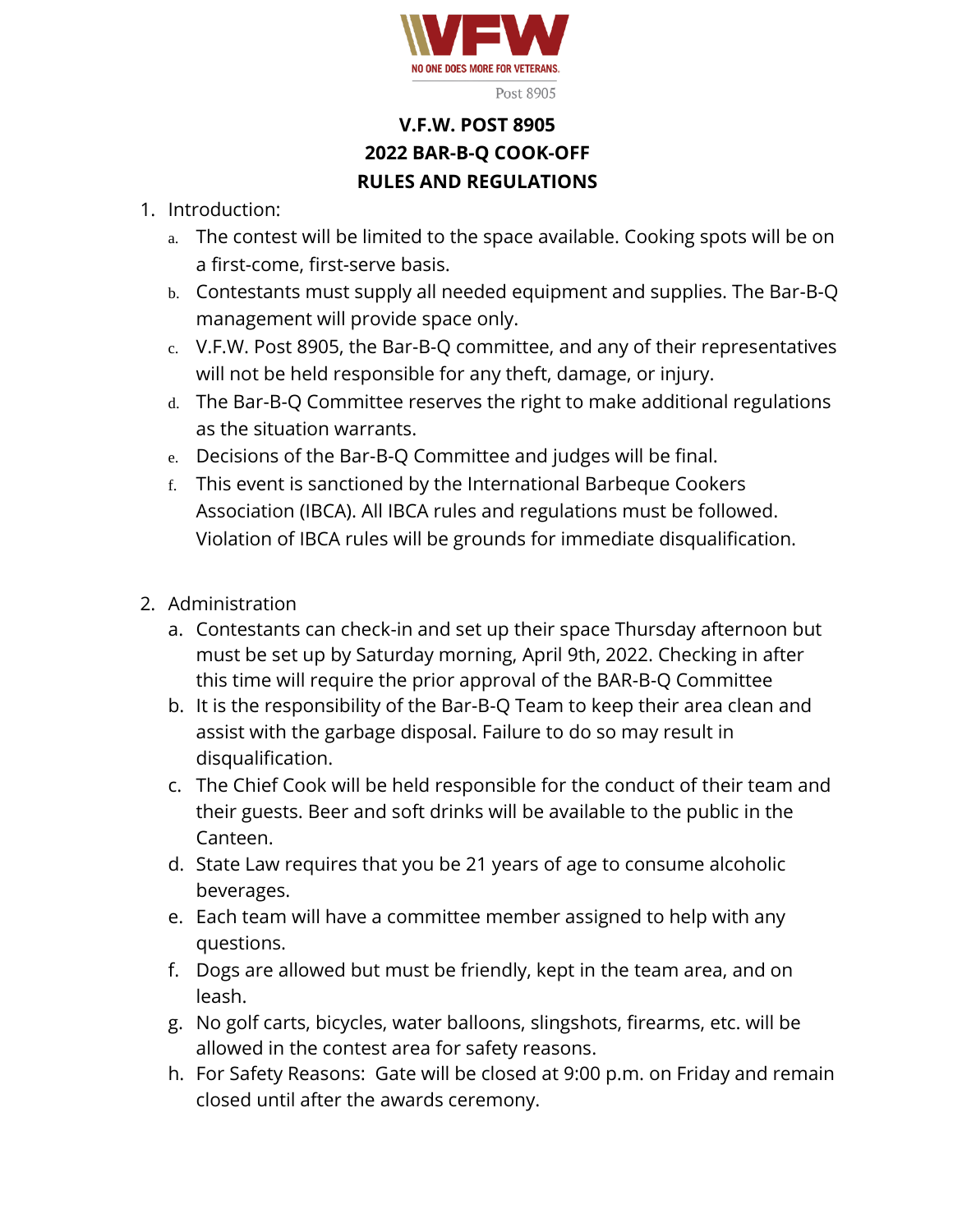

- i. Outside beer or wine is not allowed. Teams may BYOB and purchase setups from the Canteen.
- j. All contestants and guests must wear shirts and footwear on-premises.
- k. The Head Cooks meeting will be held at 6:00 p.m. on Friday, April 8, 2022.
- l. All winners will be announced, and awards presented after completion of Brisket Judging.
- m. Contestants must have their equipment out of the cook-off area by noon Sunday, April 10, 2022.
- 3. Cooking
	- a. **Brisket** Seven (7) full slices. Blocking Brisket ends is allowed. The fat cap may be trimmed or cut away before the slices are placed into the tray. Brisket must be placed in the tray parallel to the hinge. May not be salted, seasoned, or marinated before the head cooks meeting on Friday. Each team may have a MAXIMUM of two briskets.
	- b. **Pork Spareribs** Seven (7) individual cut ribs (bone-in) (St. Louis Cut acceptable) Ribs must be placed in tray MEAT side up lying parallel to the hinge. Baby back or Country Style Ribs are not permitted.
	- c. **Chicken** One (1) ½ fully jointed chicken MEAT side up (to include breast, wing, thigh, and drumstick). SKIN ON (No Cornish Game Hens).
	- d. **Open** These will not be tagged, but all seasoning and cooking must be done in the cook-off area. Open category will be MEAT ONLY (NO DESSERTS). Open turn-in will be Friday, April 8, 2022, at 7:30 p.m.
	- e. **Bean** category-Pinto beans only. Nothing in the beans is larger than a bean.
- 4. Entry Fees and Prizes
	- a. Brisket, Chicken, and Ribs. \$200
	- b. Cash prizes are based on the number of paid entries in each event. 80% of the money collected will be prize money for first, second, and third place in ribs, chicken, and brisket.
	- c. Open, Bloody Mary, and Beans: \$20 each. These events are optional. The first-place winner will receive 80% of the entry fees.
	- d. All entry fees must be received no later than one week before the event.
	- e. Entry forms can be dropped off in person at the Post Canteen between the hours of noon and midnight, Monday through Saturday, or from noon till 6 p.m. on Sunday.